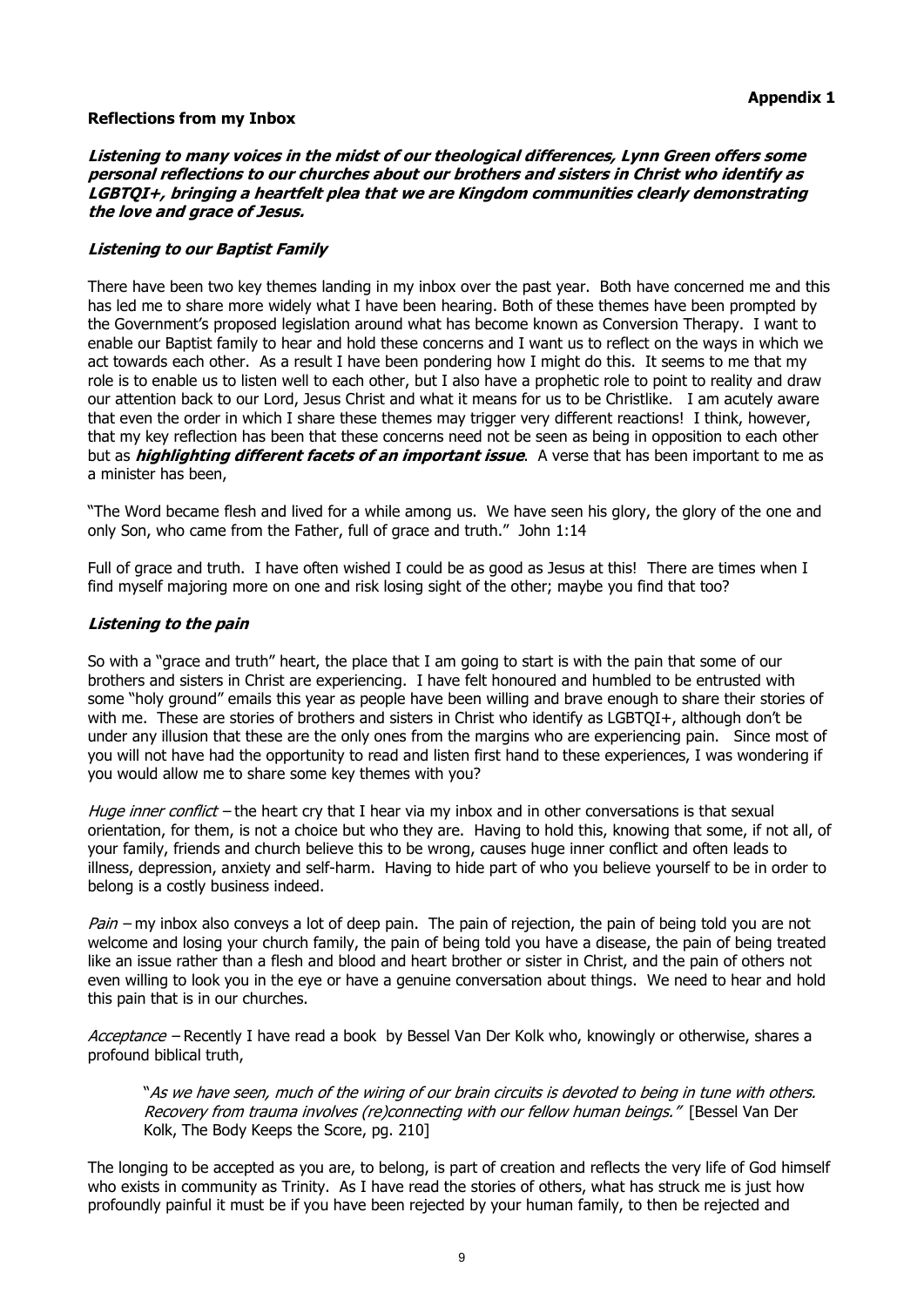excluded by the church family. As many shared, being free to come in the door is not the same as being truly welcomed. We believe and preach that the Good News of Jesus Christ is rooted in the fact that each one of us is created in the image of God and accepted as we are. This is God's grace and I for one am very grateful that the Lord has extended His grace over me. I am hugely grateful for the Lord's patient and longsuffering love and grace for me even in those times when I have kept my distance from Him and not kept in step with the Holy Spirit. I cannot see that acceptance of one another in Christ is an optional extra for the church.

## **Intentions and Impact**

One particular thing that has become clear as I have listened, is that noble intentions do not neutralize the impact of harmful words and actions. When brothers and sisters in Christ find the courage to share that they don't always feel safe and welcome, I believe that those of us who form the "majority" need to have the humility to listen carefully and reflect on how we might respond to that. This doesn't mean that we need to agree theologically over everything but we do need to hold our differences in the love and grace of Christ. I believe that for the vast majority there is no desire to cause harm to others. On the rare occasions where there is, I am confident that, as healthy churches, we will address and resolve these incidents with love, grace, truth and justice. As we listen carefully to each other and learn together we can become even more attuned to the impact that words and actions have for others.

Along with these key themes, and whilst I don't want to minimize the pain shared, it is also important for me to share with you that I also read glimpses of love and hope. There are times when these stories tell of loving friends and churches where there is an assurance of Jesus' unconditional love. There are stories of churches discerning together with love and care. I am encouraged to hear this. I am confident that it is our common desire across Baptists Together for our churches to be places where everyone can experience the love and grace of Jesus and be cherished and flourish as the precious child of God that they are. I hope that hearing these stories and having a growing understanding of the experiences of others will renew our commitment to reflect further on how we can live out the Good News in our own church communities.

## **Listening to Scripture**

So with a "grace and truth" heart, the place where I am going to continue is with the deep desire of brothers and sisters in Christ to be true to Scripture and to maintain the freedom of conscience to be able to minister and pray in ways that reflect their theological convictions. As I said earlier, I see a number of key themes in my inbox.

The authority of Christ as revealed in Scripture  $-1$  consistently hear expressed a desire that we remain true to Scripture and a concern that we are diligent in searching Scripture and living in the light of that. Furthermore, there is a heartfelt concern that we are faithful guardians of the Gospel that has been handed down to us. What my inbox reveals is that Baptists are still passionate about the centrality of the authority of Jesus Christ as revealed in the Scriptures. This is part of our Declaration of Principle, of course, which is the basis of our Union. The conversations that I have, and the leaders that I meet, make it clear to me that this remains a core conviction for us; along with the liberty of the local church to be the place where the teaching and discernment of Scripture is best done in context.

Discipleship – Earlier I referred to the unconditional love and grace of Christ. We say that Jesus accepts us as we are, but we go on to say, though, that He doesn't leave us as we are. Reflecting this, I am also hearing a genuine concern that we are making disciples and teaching them to obey everything Jesus has commanded (Matt 28:20). This is a particular privilege and burden for those entrusted with leadership and again something which I believe to be a shared desire across Baptists Together. It is certainly not an easy task to lovingly empower others to avoid what Dietrich Bonhoeffer called, cheap grace, and embrace the costly path of discipleship. It is interesting that Shane Claibourne, at our recent Assembly, shared with us his conviction that our role is to love and encourage each other as followers of Jesus (John 13:34-35), the role of the Holy Spirit is to convict us of sin and equip us for Christlikeness (John 16:5-15) and the role of our Loving God is to hold us to account; a role which He has entrusted to Jesus (John 5:24-30).

Respecting our LGBTOI+ siblings who are committed to historic biblical orthodoxy - One thing that I have noticed is that when our conversations about sexuality become polarized there is another voice that gets lost in the cross fire. This perspective is conveyed in the Listening area of our website and I want to amplify the voices of those who experience same-sex attraction but have devoted themselves to being celibate or have